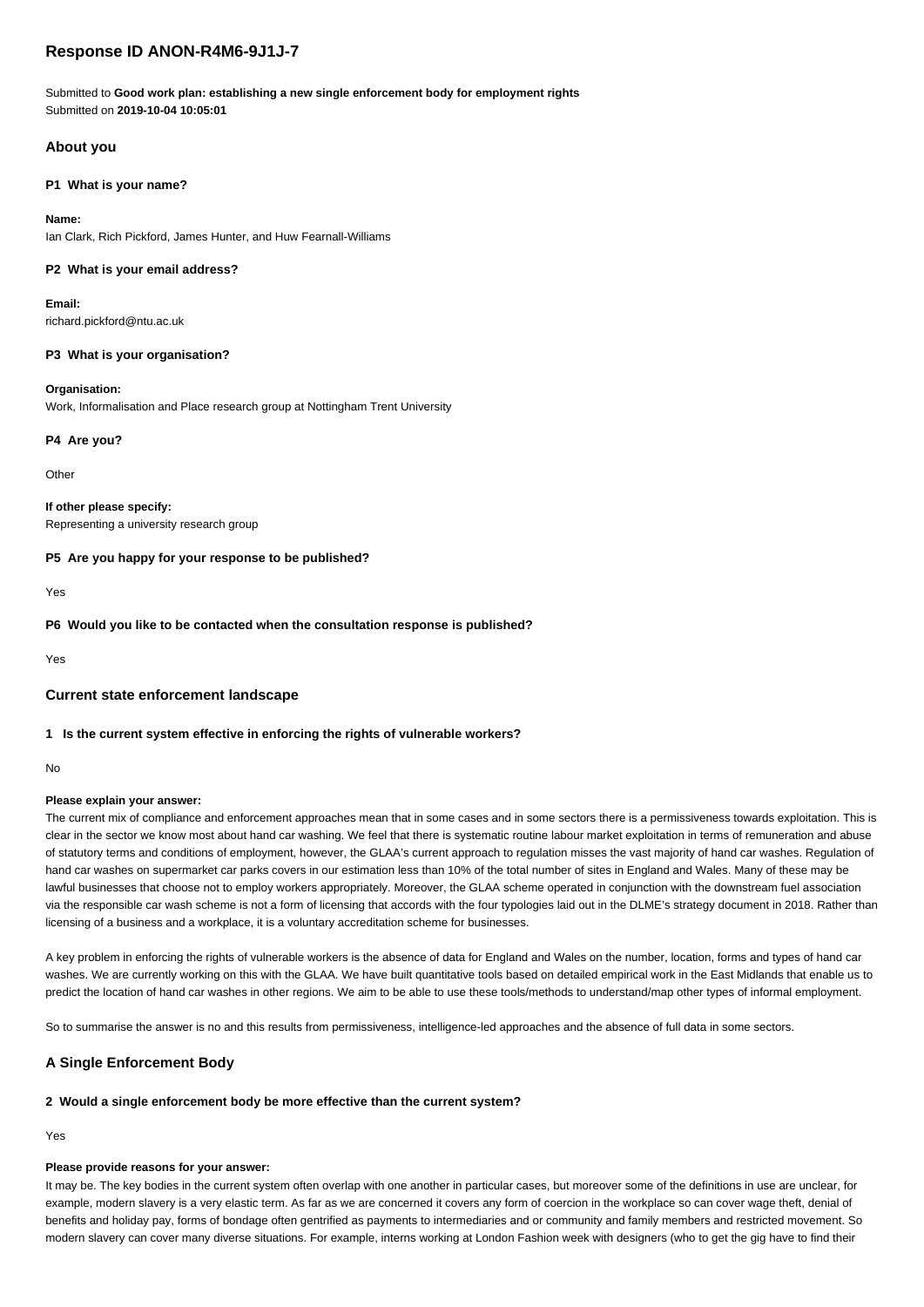own accommodation, cover their own travel costs to London and receive no pay but instead earn contacts and networks. Similarly, through to workers who live on site at hand car washes or small unit garment manufacturers who are underpaid, not paid, paid in kind or who work for favour or familial support.

A single body may be able to work more effectively across the current enforcement and compliance functions associated with the GLAA, HMRC, IASC and EAS where the definitions used are common to all parts of the enforcement body. Moreover, different wings of a single body can more effectively cross-reference than having to go outside a particular individual agency. For example, in our own work on hand car washes we initially found the GLAA less convinced about our research and the significant presence of hand car washes beyond supermarket car parks. In contrast to this, we received significant support from the DLME and the Environment Audit Committee; both bodies draw on our work and each met with us for briefings on our research. We do not think this was necessarily a fault or error by the GLAA rather that different agencies and institutions in the state apparatus taking different approaches. This challenge can be in part be rectified by a single body where internal coordination will be more easily affected, particularly if the leadership and their advisors seek to overcome silo mentalities.

#### **3 What do you think would be the benefits, if any, of a single enforcement body?**

#### **Please type your answer:**

Our view would be that a single body should reduce duplication of effort and enhance the sharing of information for staff within the organisation. We also feel that a better coordinated one-stop interlinked website may prove valuable for citizens and victims. This will enable users to cross-reference material and enable the body to better present itself and its coverage across all aspects of labour market enforcement. A unified presence also has the potential to provide employers and the public with a single point of contact for information to ensure everyone is aware of who deals with labour market abuses.

#### **4 What do you think would be the risks, if any, of a single enforcement body?**

#### **Please provide your answer in the box:**

Visibility of each component part of enforcement and the prevention of internal silos –this will require strong leadership and better data and more engagement with academics who work in these areas, something that we think could be greatly improved.

## **Expansion of licensing scheme under the Gangmasters Labour Abuse Authority**

**5 Do you think the current licensing scheme (for supply or use of labour) should be expanded to other sectors at risk of exploitation by gangmasters?**

Yes

## **Please explain your answer:**

Yes, for example, in parcel and home delivery services, painting and decorating and parts of sub-contract construction.

It is also important for regulators to have access to and understand of better data and insights. We believe this can come from a deeper engagement with academics who work in these areas who can offer fresh ideas and information to a single labour market enforcement body.

# **6 Are there any at risk sectors where you think enforcement of existing regulations could be strengthened to drive up compliance in place of licensing?**

Yes

#### **Please provide examples:**

Yes, hand car washing, nail bars, 'Turkish' barbers, vape shops, parcel delivery and sub-contracting of home delivery riders.

Part of the problem of enforcement is the number of businesses that operate in the informal economy. The informal economy produces about 12% of British GDP and around 600,000 workers experience some form of informalization at work.

1. IAW (Institute for Applied Economic Research) (2018) 'Countries with the largest shadow economies', the University of Tübingen, Germany. TUC (2017) 'The enforcement of employment rights: TUC response to enforcement of rights consultation' TUC, London. https://www.resolutionfoundation.org/ from rights to reality video and data summarising Tough enough? Enforcing Britain's labour market rules, Monday 16 September 2019 at the Resolution Foundation, London.

# **Relationship with other areas of enforcement: Sick Pay**

## **7 Should a single enforcement body take on enforcement of sick pay if this process is strengthened?**

No

## **Please explain your answer in the box:**

New regulations will soon be in force to provide for itemised payslips, payslips will also identify recipients' as workers or employees who are both in specific circumstances entitled to Statutory Sick Pay which can be enforced through existing channels. Loading this onto the new body will be a diversionary inclusion.

## **Relationship with other areas of enforcement: discrimination and harassment in the workplace**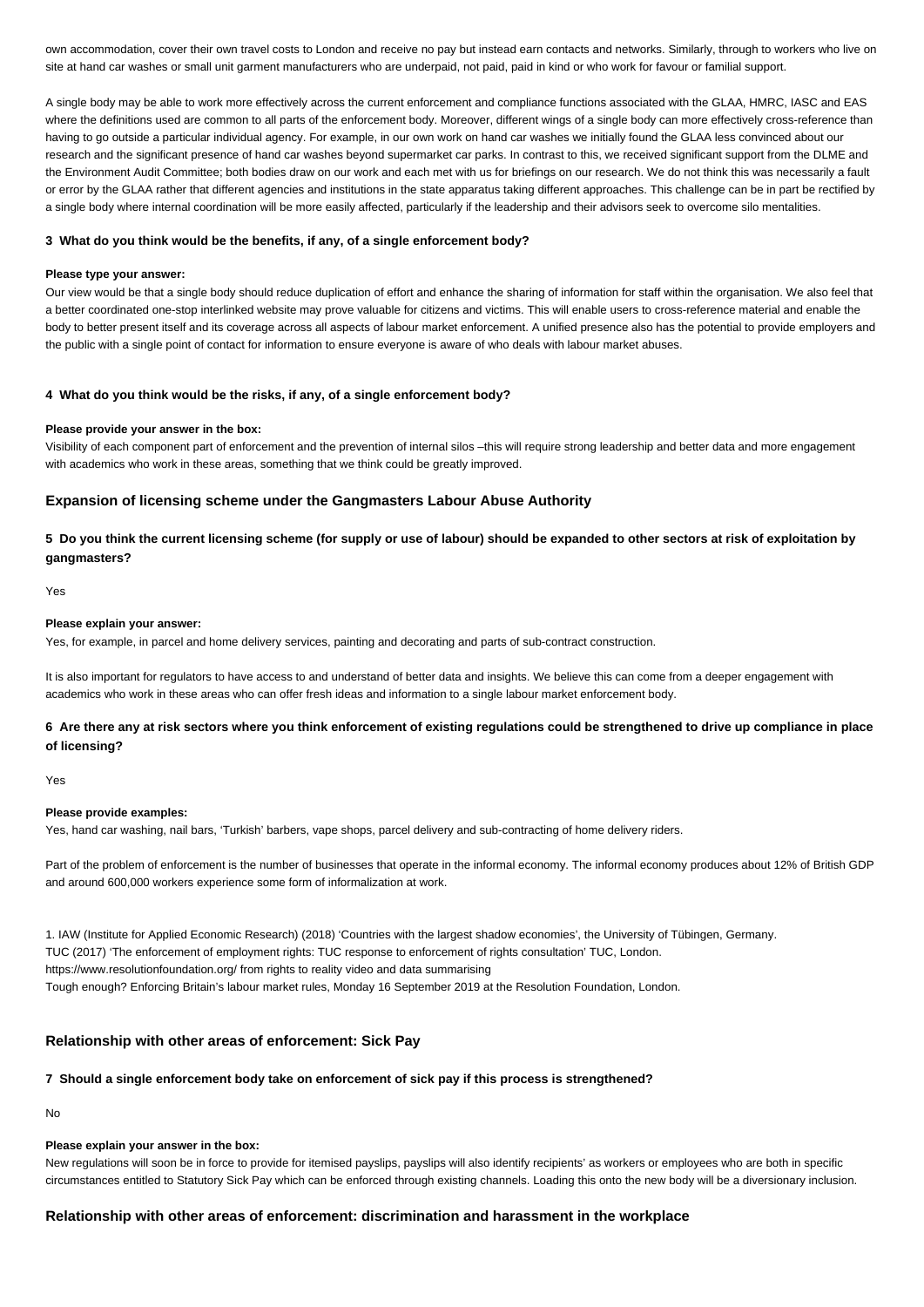### **8 Should a single enforcement body have a role in relation to discrimination and harassment in the workplace?**

No

## **Please explain your answer in the box. If yes, what role should it have?:**

As above – there is an existing machinery for enforcement of sex, race, age, disability discrimination and harassment.

## **Relationship with other areas of enforcement: enforcement of employment tribunal awards**

#### **9 What role should a single enforcement body play in enforcement of employment tribunal awards?**

#### **Please provide your answer in the box:**

Only via the BEIS scheme that can be linked via the website.

## **Relationships with other areas of enforcement**

#### **10 Do you believe a new body should have a role in any of the other areas?**

Yes

### **If yes, please explain your answer in the box:**

Yes but only research on new areas of employment and migrant diffusion that are likely to lead to exploitation, e.g. 'Turkish' barbers, Vape shops and some forms of food outlet and restaurants.

The new body can usefully liaise with academics and/or commission research from leading academics within these areas. Our work bringing an inter-disciplinary approach has helped provide fresh insights and perspective on informalised workplaces. We believe this research and other areas can help a new enforcement body as a critical friend.

#### **11 What synergies, if any, are there between breaches in areas of the 'core remit' and the others areas referenced above?**

#### **Please provide your answer in the box:**

Precarious workers who are subject to labour market exploitation may also be subject to discrimination and harassment – we see this in car washes where on some sites workers wages vary differentially depending on nationality, EU status and migration status. These are important areas but are of secondary and derived importance flowing from up-front labour market exploitation that the new body and current bodies aim to counter by enforcement activities.

#### **The approach to enforcement**

#### **12 Should enforcement focus on both compliance and deterrence?**

Yes

#### **Please explain your answer in the box:**

Enforcement is the key issue, compliance is a softer route to enforcement where employers are doing things wrong but not wilfully. We think both approaches should be used but are concerned about the methods employed.

During our research into hand car washes we have interviewed informalised hand car wash entrepreneurs who have no fear of enforcement because they are in their words 'never controlled', we identified that many employees have back-up stories where workers were given/repeated 'legends', that is stories that may or may not accurately describe their journey to the UK. Whilst many businesses in this sector are moving towards legitimate business practices many felt there was no requirement to do so. We believe fresh approaches need to be considered for challenging bad practice in the informal economy.

In the hand car wash sector enforcement is a complex issue where many agencies and institutions with a regulatory commission fail to take action, e.g. planning and local councils, water, electricity, the environment agency, the GLAA etc. Our research and evidence given by the EA to the Environmental Audit Committee highlighted the lack of agency to tackle the failure to comply with planning regulations and water company permit use. In Leicester in relation to garment manufacturing, what the literature terms 're-shoring' we found a permissive attitude all the way up to the council where the focus was on what would have to be done if small unit garment manufacturing was controlled.

In the UK we have to be clear: Do we want the spread of informalisation normalised and only enforced at the margins because of intelligence or extreme cases?

Alternatively, are we prepared to enforce informalisation rigorously? To get good work for all we feel we need to challenge the current system.

## **Supporting Compliance**

#### **13 As a worker, where would you go for help if you had a problem with an employment relationship? (Check all boxes that apply)**

Trade Union, Citizens Advice Bureau, Other

#### **If other, please provide details in the box:**

Family is traditionally the first point of call. Research by colleagues at NTU on financial insecurity and stigma (Stevenson, Bowe, Wakefield and Kellezi) highlights that most people turn to family in the first instance. Only in extreme cases are they likely to reach beyond this support network turning to friends and colleagues.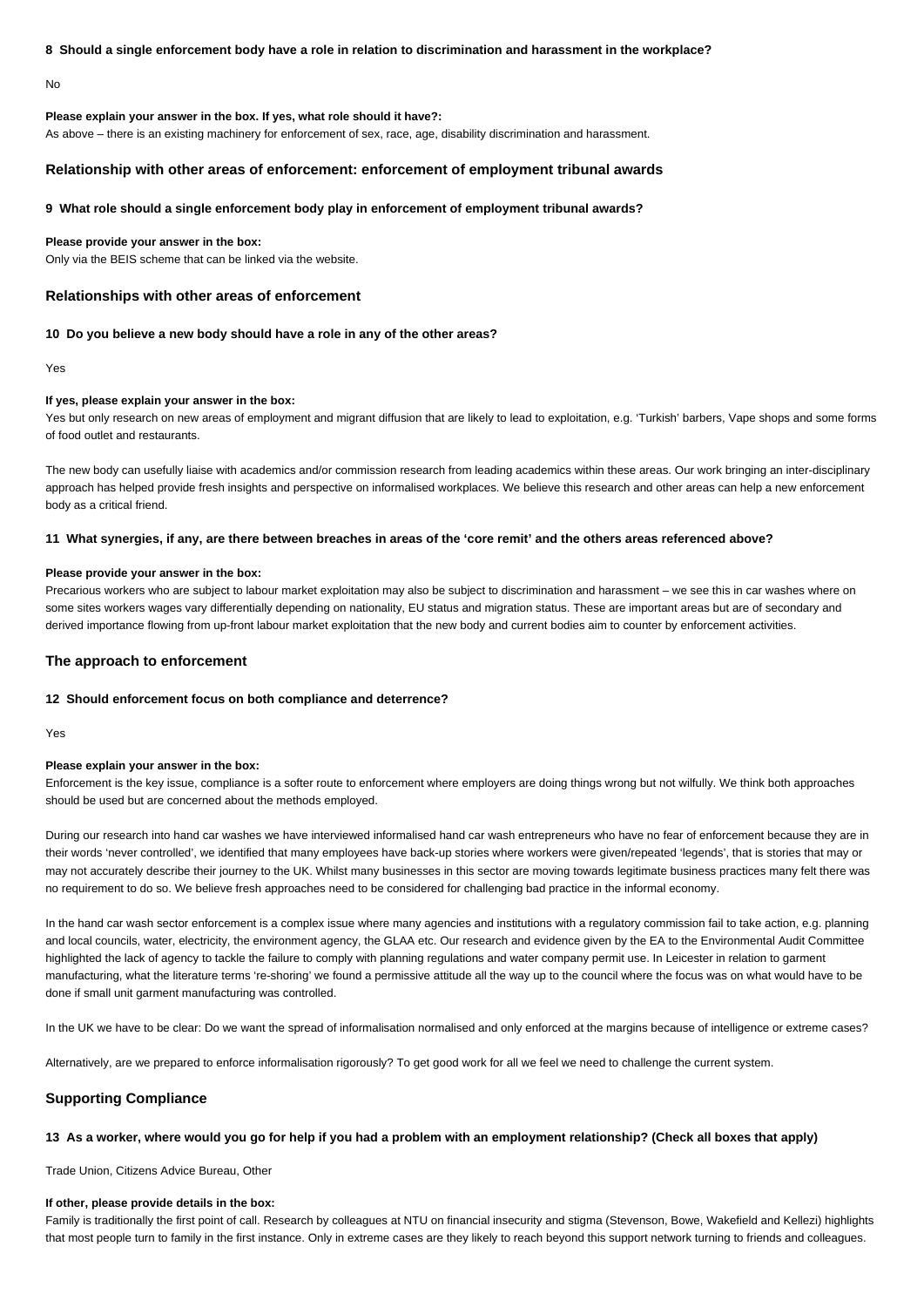External agencies are next with groups they hold ties with being important such as Roscoc (http://rosoceastmidlands.co.uk/index.html) and other self help ethnic groups, Local Government and smaller independant advice organisations also provide support and guidance. Within Nottingham, we have a network of advice centres located within each area of the city. There is also a Refugee Action Forum which acts as an umbrella organisation for groups such as Roscoc.

## **14 As a worker, how would you like to access help?**

Single Enforcement Body

### **Please explain your answer:**

If I was a worker who went for help I would like to be able to use a single body that I know would help me and direct me internally and not just pass me on to another body via links etc. Our research highlighted the lack of interest in reporting bad practice; accordingly, any attempt to report bad practice must consider this context from workers.

## **15 As an employer, where would you go for support on how to comply with employment law? (Check all boxes that apply)**

Acas, Business Association, Consultant, Lawyer

### **If other, please provide details in the box:**

Medium and larger firms have their own HR departments which should do things correctly, in these cases if they don't it is likely that employees will go to the ET service or any recognized Trade Union (more likely in the public sector). ACAS and the CIPD issue codes of practice but many others use consultants, as they want to be ahead of the curve.

## **16 As an employer, how would you like to access help?**

Not Answered

### **Please explain your answer in the box:**

Across a variety of platforms and systems. To ensure you create a broad reach you need a mixed-methods approach to help employers because they access and deal with information in different ways.

We think smaller compliance seeking employers would use a single body but we do not think the single body should focus on doing the work of employers. Compliance is part of the responsibility of a business, the government can provide advice but at the same time, an employer should know that if they fail to comply they will be subject to enforcement rather than being safe in the knowledge, they will not subject to enforcement control.

### **17 Is there enough guidance and support available for workers/employers?**

Not Answered

## **If no, please provide details on how it could be improved:**

For workers but not particularly migrants. As with material on forced marriages, there should be better information at airports, on planes and in ports, bus stations and ethnic community centres in appropriate languages. We have provided some information as part of our research via specific migrant self-help groups where we found that no one had supplied them with relevant information before we engaged them.

For employers in some cases it will make no difference if the business model centres on informalisation and exploitation. Moreover, for businesses that are more legitimate there may be specific failings and oversights but we should assume that all businesses whilst they seek to minimize cost and exposure operate in a best-practice mode and seek to comply with the law.

Ergo, the body should focus more on workers not employers.

### **18 Should a new single enforcement body have a role in providing advice?**

Yes

# **Please provide your answer in the box below:**

We believe so alongside other agencies and parts of government and civil society. We believe a holistic series of campaigns and programmes should be developed to act as both carrot and stick for employers. We do feel that this is a secondary aspect of the agencies role because enforcement of bad practice/illegal activity should be the priority.

Our research has highlighted the challenge government agencies face when dealing with hard to reach communities. Interviews with self-help groups identified that an element of collusion was assumed between agencies like the GLAA and Immigration/Border Force so illegitimate workers were unlikely to engage.

Any work providing advice should be taken with these issues in mind.

# **A greater deterrence**

# **19 Would a single enforcement body make it easier to raise a complaint?**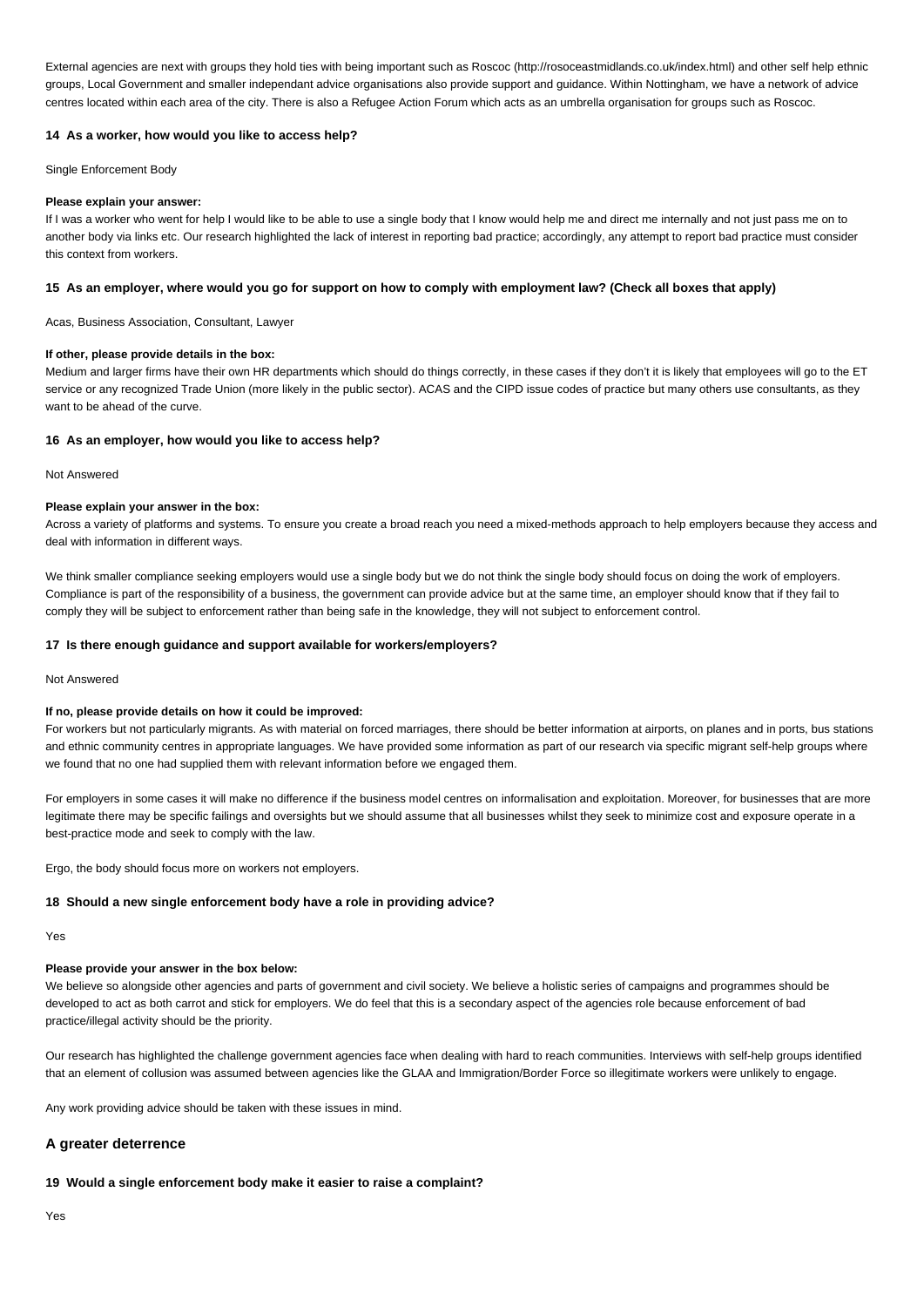### **Please provide your answer in the box:**

If it is appropriately profiled it should do so.

Complaints should lead to enforcement if there is exploitation and transparency. We need to highlight the scale and depth of challenges to educate the public, employers and workers. Having one body to share data, insights and resources should ensure a more focused approach to tackling non-compliance and illegal behaviour.

**20 Would a single enforcement body improve the ability to identify the full spectrum of non-compliance, from minor breaches to forced labour?**

Yes

## **Please explain your answer in the box:**

If designed correctly and given appropriate focus and support. We don't see why not, but again our view is that compliance and then enforcement are the key issues. These two are not just issues of intelligence and data but clear critically focused information, it is appropriate to gather this material in partnership with academics who specialise in researching these issues.

Currently, the agencies are restricted and additional and critical perspectives need to be brought in from academia and elsewhere to support evidence-based activity.

## **21 What sort of breaches should be considered 'lower harm' and should these be dealt with through a compliance approach?**

### Not Answered

### **Please explain your answer in the box:**

Low harm breaches could be a failure to up-grade NMW payments immediately or minor health and safety breaches related to work wear. Compliance approaches are useful and in many cases where an employer is a legitimate business lead to enforcement on a voluntary basis. It is important to remember the human impact of these issues and we would stress that low harm is a subjective term. The failure to pay on time and appropriately or not provide adequate PPE can have large and long-lasting impact for individuals and families.

As a matter of course failure to comply will lead to enforcement and this should not be an idle threat. The 'broken windows' theory should be applied, that is, there should be no tolerance of low-level breaches, once they are identified they should be enforced. The new body should aim to change the culture on compliance by its actions and the visibility of these to stakeholders.

## **22 Which breaches should be publicised?**

More serious breaches above a specified threshold

#### **If other, please explain your answer in the box:**

Significant wage theft, modern slavery and associated coercion in legitimate businesses e.g. inappropriate use of interns and volunteers right through to more coercive forms of slavery based on bondage. However, there should be some form of natural justice; offences should be publicised once an employer of whatever type has failed to comply not before an employer chooses to ignore this possibility.

We recognise that evidence of publicity campaigns is not strong but we believe there could be alternative methods and delivery vehicles to improve the use of such campaigns.

Again, properly researched, developed and evaluated action is required.

# **Powers**

# **23 Do the enforcement powers and sanctions currently available to the existing enforcement bodies provide the right range of tools to tackle the full spectrum of labour market non-compliance?**

No

### **Please explain your answer in the box:**

The tools and legislation are sufficient but the key issue is that enforcement is not full enforcement. In our view, the intelligence-led approach effectively condones significant numbers of offender behaviour; in our research, we call this permissive visibility.

# **24 Should civil penalties be introduced for the breaches under the gangmasters licensing and employment agency standards regime that result in wage arrears?**

#### Not Answered

**Please explain your answer in the box:**

## **25 If yes, do you agree with the proposed levels set out in the consultation?**

Not Answered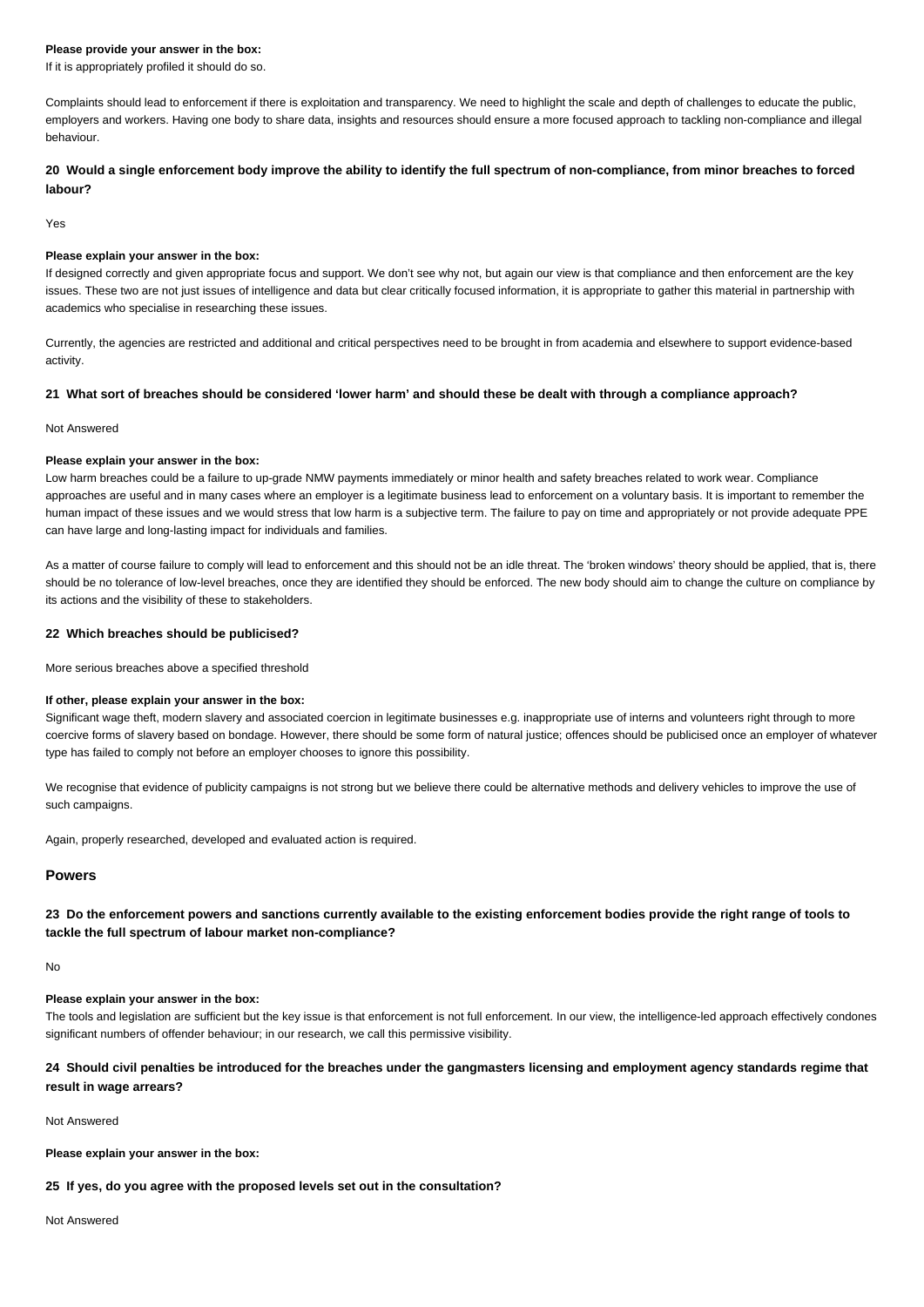**If you disagree with the proposed levels, what levels should these be set at? Please provide your answer in the box:**

## **Supply Chains**

#### **26 Should a single enforcement body have a role in enforcing section 54 of the Modern Slavery Act?**

Yes

#### **If yes, please explain your answer in the box:**

We think so – this was a central factor in Tesco getting rid of informal hand car washes on their car parks. In textiles, it is more complicated because of the complex contractual arrangements that suppliers and buyers put in place.

# **27 Would introducing joint responsibility would encourage the top of the supply chain to take an active role to tackle labour market breaches through the supply chain?**

Yes

#### **Please explain your answer in the box:**

Yes, it would but it will impose costs that producers will pass on to the consumer. Take Paul Smith for example, there is a reason why one of his shirts costs £100+ it is not just profiteering rather the firm intimately knows and oversees the supply chain all the way down to individual textile operatives in Italy.

# **28 Do you think it would be fair and proportionate to publicly name a company for failure to rectify labour market breaches in a separate entity that it has no direct relationship with?**

Yes

### **Please explain your answer in the box:**

Here we feel that it is fair and proportionate if the separation of the entity is actually artificial and constructed to protect a firm at the front of the supply chain. Here we can draw lessons from the research and publications on the collapse of BHS under investment vehicles overseen by Phillip Green and Dominic Chappell. These vehicles and the separation of entities within them aimed to enable the Green family and Chappell to extract value from BHS and undermine its business.

3. Clark, I. (2019) 'The British Home Stores pension scheme: Privatized looting?' Industrial Relations Journal published on-line first, August 6th https://onlinelibrary.wiley.com/doi/epdf/10.1111/irj.12261

## **29 Should joint responsibility apply to all labour market breaches enforced by the state?**

Not Answered

#### **Please explain your answer in the box:**

It is too complicated to answer a hypothetical such as this one.

# **30 Would it be effective in all sectors?**

Not Answered

#### **If no, which, if any sectors would they be effective in?:**

It is too complicated to answer a hypothetical such as this one.

#### **31 Do you think there should be a threshold for the head of supply chain having a responsibility for breaches at the top of the chain?**

Not Answered

# **Please explain your answer in the box below:**

As above – here the contract can act as a metric.

## **32 Do you think embargoing of hot goods would act as an effective deterrent for labour market breaches?**

Yes

#### **Please explain your answer in the box:**

Yes but embargoes depend on active enforcement across the board, particularly in textiles etc.

## **33 Would embargoing of hot goods be effective in all sectors?**

Yes

# **Please explain your answer in the box:**

Yes but embargoes may be of less utility where good are perishable unless they are given away to food banks.

# **34 Should embargoing of hot goods apply to all labour market breaches enforced by the state?**